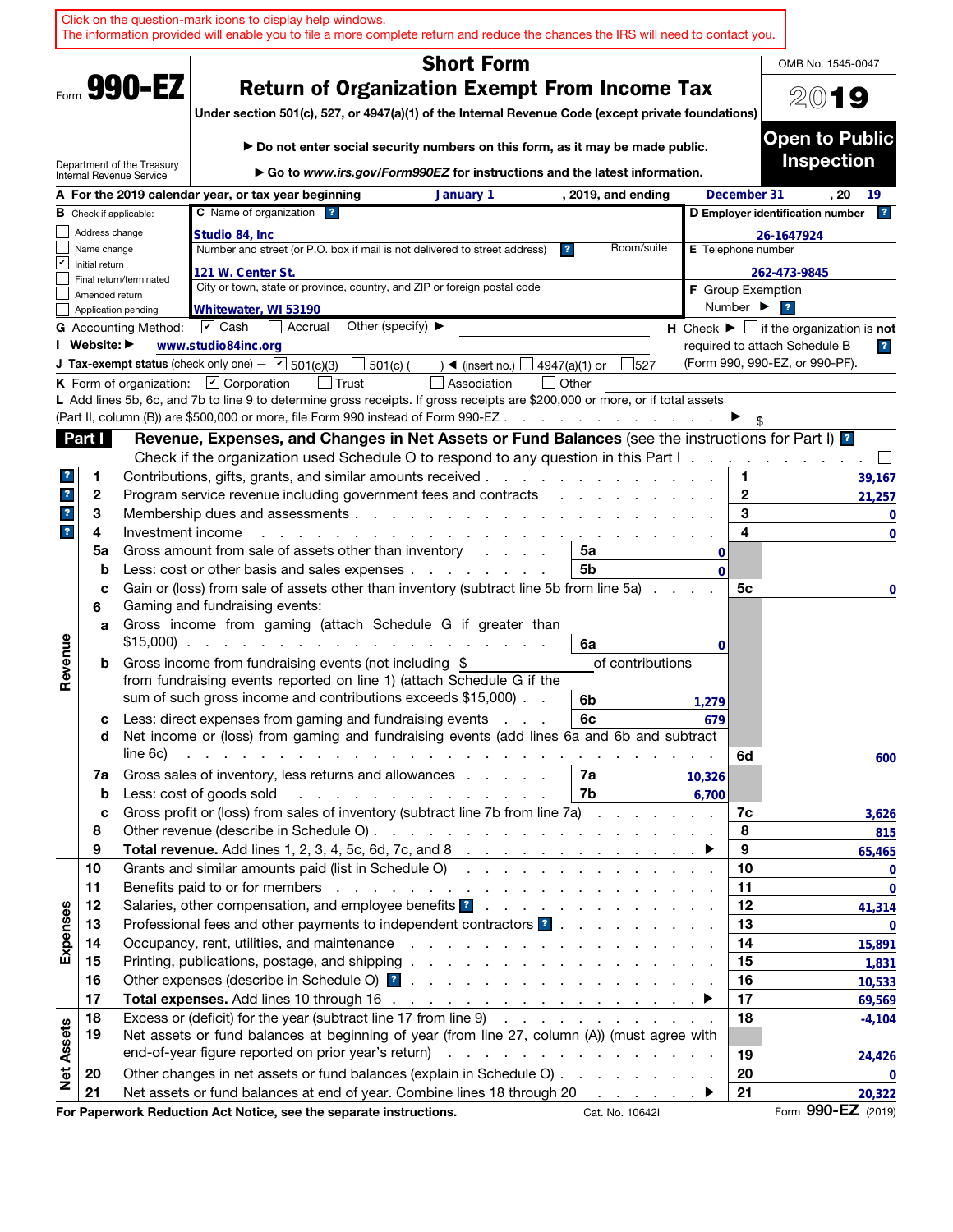|                         | Form 990-EZ (2019)       |                                                                                                                                                                                                                                                                                                                                                                     |                                                      |                                                                                       |                                                                                                                          |          |                                                                                                    |
|-------------------------|--------------------------|---------------------------------------------------------------------------------------------------------------------------------------------------------------------------------------------------------------------------------------------------------------------------------------------------------------------------------------------------------------------|------------------------------------------------------|---------------------------------------------------------------------------------------|--------------------------------------------------------------------------------------------------------------------------|----------|----------------------------------------------------------------------------------------------------|
|                         | Part II                  | <b>Balance Sheets</b> (see the instructions for Part II)                                                                                                                                                                                                                                                                                                            |                                                      |                                                                                       |                                                                                                                          |          |                                                                                                    |
|                         |                          | Check if the organization used Schedule O to respond to any question in this Part II                                                                                                                                                                                                                                                                                |                                                      |                                                                                       |                                                                                                                          |          |                                                                                                    |
|                         |                          |                                                                                                                                                                                                                                                                                                                                                                     |                                                      |                                                                                       | (A) Beginning of year                                                                                                    |          | (B) End of year                                                                                    |
| 22                      |                          | Cash, savings, and investments                                                                                                                                                                                                                                                                                                                                      |                                                      |                                                                                       | $23,641$ 22                                                                                                              |          | 19.461                                                                                             |
| 23                      |                          | Land and buildings.                                                                                                                                                                                                                                                                                                                                                 |                                                      |                                                                                       |                                                                                                                          | 0 23     | 0                                                                                                  |
| 24                      |                          | Other assets (describe in Schedule O)                                                                                                                                                                                                                                                                                                                               |                                                      |                                                                                       | $1,000$ 24                                                                                                               |          | 1,000                                                                                              |
| 25                      |                          | Total assets                                                                                                                                                                                                                                                                                                                                                        |                                                      |                                                                                       | 24,641 25                                                                                                                |          | 20,461                                                                                             |
| 26                      |                          | <b>Total liabilities (describe in Schedule O)</b>                                                                                                                                                                                                                                                                                                                   |                                                      |                                                                                       |                                                                                                                          | 215 26   | 139                                                                                                |
| 27                      | Part III                 | <b>Net assets or fund balances</b> (line 27 of column (B) must agree with line 21)<br>Statement of Program Service Accomplishments (see the instructions for Part III)                                                                                                                                                                                              |                                                      |                                                                                       | 24,426 27                                                                                                                |          | 20,322                                                                                             |
|                         |                          | Check if the organization used Schedule O to respond to any question in this Part III<br>What is the organization's primary exempt purpose?<br>Describe the organization's program service accomplishments for each of its three largest program services,<br>as measured by expenses. In a clear and concise manner, describe the services provided, the number of |                                                      | Creative development of people w/disabilities                                         | $\mathbf{r} = \mathbf{r} \cdot \mathbf{r}$                                                                               | others.) | <b>Expenses</b><br>(Required for section<br>501(c)(3) and 501(c)(4)<br>organizations; optional for |
| 28                      |                          | persons benefited, and other relevant information for each program title.<br>We provide mentorship & vocational training in the creative development of people with disabilities.                                                                                                                                                                                   |                                                      |                                                                                       |                                                                                                                          |          |                                                                                                    |
|                         |                          | We had 39 students who put in 2084 hours in 2019. 3 students are currently pushing into art as a career and                                                                                                                                                                                                                                                         |                                                      |                                                                                       |                                                                                                                          |          |                                                                                                    |
|                         |                          | we are helping them with web site, sales, art booths, marketing etc.                                                                                                                                                                                                                                                                                                |                                                      |                                                                                       |                                                                                                                          |          |                                                                                                    |
| $\overline{\mathbf{r}}$ | (Grants \$               |                                                                                                                                                                                                                                                                                                                                                                     | ) If this amount includes foreign grants, check here |                                                                                       |                                                                                                                          | 28a      | 76,948                                                                                             |
| 29                      |                          |                                                                                                                                                                                                                                                                                                                                                                     |                                                      |                                                                                       |                                                                                                                          |          |                                                                                                    |
|                         |                          |                                                                                                                                                                                                                                                                                                                                                                     |                                                      |                                                                                       |                                                                                                                          |          |                                                                                                    |
|                         |                          |                                                                                                                                                                                                                                                                                                                                                                     |                                                      |                                                                                       |                                                                                                                          |          |                                                                                                    |
|                         | (Grants \$               |                                                                                                                                                                                                                                                                                                                                                                     | ) If this amount includes foreign grants, check here |                                                                                       |                                                                                                                          | 29a      |                                                                                                    |
| 30                      |                          |                                                                                                                                                                                                                                                                                                                                                                     |                                                      |                                                                                       |                                                                                                                          |          |                                                                                                    |
|                         |                          |                                                                                                                                                                                                                                                                                                                                                                     |                                                      |                                                                                       |                                                                                                                          |          |                                                                                                    |
|                         |                          |                                                                                                                                                                                                                                                                                                                                                                     |                                                      |                                                                                       |                                                                                                                          |          |                                                                                                    |
|                         |                          |                                                                                                                                                                                                                                                                                                                                                                     |                                                      |                                                                                       |                                                                                                                          |          |                                                                                                    |
|                         |                          |                                                                                                                                                                                                                                                                                                                                                                     |                                                      |                                                                                       |                                                                                                                          |          |                                                                                                    |
|                         | (Grants \$               |                                                                                                                                                                                                                                                                                                                                                                     | ) If this amount includes foreign grants, check here |                                                                                       |                                                                                                                          | 30a      |                                                                                                    |
|                         |                          | 31 Other program services (describe in Schedule O)                                                                                                                                                                                                                                                                                                                  |                                                      | and the contract of the contract of the contract of                                   |                                                                                                                          |          |                                                                                                    |
|                         | (Grants \$               |                                                                                                                                                                                                                                                                                                                                                                     | ) If this amount includes foreign grants, check here |                                                                                       |                                                                                                                          | 31a      |                                                                                                    |
|                         |                          | 32 Total program service expenses (add lines 28a through 31a)                                                                                                                                                                                                                                                                                                       |                                                      |                                                                                       |                                                                                                                          | 32       |                                                                                                    |
|                         | <b>Part IV</b>           | List of Officers, Directors, Trustees, and Key Employees (list each one even if not compensated—see the instructions for Part IV)                                                                                                                                                                                                                                   |                                                      |                                                                                       |                                                                                                                          |          |                                                                                                    |
|                         |                          | Check if the organization used Schedule O to respond to any question in this Part IV                                                                                                                                                                                                                                                                                |                                                      |                                                                                       |                                                                                                                          |          |                                                                                                    |
|                         |                          | (a) Name and title                                                                                                                                                                                                                                                                                                                                                  | (b) Average<br>hours per week<br>devoted to position | (c) Reportable ?<br>compensation<br>(Forms W-2/1099-MISC)<br>(if not paid, enter -0-) | (d) Health benefits,<br>contributions to employee (e) Estimated amount of<br>benefit plans, and<br>deferred compensation |          | other compensation                                                                                 |
|                         | <b>Deborah Blackwell</b> |                                                                                                                                                                                                                                                                                                                                                                     |                                                      |                                                                                       |                                                                                                                          |          |                                                                                                    |
|                         | <b>Director</b>          |                                                                                                                                                                                                                                                                                                                                                                     | 25                                                   | 19,110                                                                                |                                                                                                                          | 0        |                                                                                                    |
|                         | <b>Ben Kelly</b>         |                                                                                                                                                                                                                                                                                                                                                                     |                                                      |                                                                                       |                                                                                                                          |          |                                                                                                    |
|                         |                          | <b>Artistic Mentor/Assistant Director</b>                                                                                                                                                                                                                                                                                                                           | 26                                                   |                                                                                       |                                                                                                                          | 0        |                                                                                                    |
|                         |                          |                                                                                                                                                                                                                                                                                                                                                                     |                                                      | 19,346                                                                                |                                                                                                                          |          |                                                                                                    |
|                         | Jessica Barden           |                                                                                                                                                                                                                                                                                                                                                                     |                                                      | 8                                                                                     |                                                                                                                          | 0        |                                                                                                    |
|                         | <b>Studio cleaner</b>    |                                                                                                                                                                                                                                                                                                                                                                     |                                                      |                                                                                       |                                                                                                                          |          |                                                                                                    |
|                         | <b>Greg Porcaro</b>      |                                                                                                                                                                                                                                                                                                                                                                     |                                                      |                                                                                       |                                                                                                                          |          |                                                                                                    |
|                         | <b>Board Member</b>      |                                                                                                                                                                                                                                                                                                                                                                     |                                                      | 0                                                                                     |                                                                                                                          | 0        |                                                                                                    |
|                         | <b>Karen McCullogh</b>   |                                                                                                                                                                                                                                                                                                                                                                     |                                                      |                                                                                       |                                                                                                                          |          |                                                                                                    |
|                         | <b>Board Member</b>      |                                                                                                                                                                                                                                                                                                                                                                     |                                                      | 0                                                                                     |                                                                                                                          | 0        |                                                                                                    |
|                         | <b>Heather Ruenz</b>     |                                                                                                                                                                                                                                                                                                                                                                     |                                                      |                                                                                       |                                                                                                                          |          |                                                                                                    |
|                         | <b>Board Member</b>      |                                                                                                                                                                                                                                                                                                                                                                     |                                                      | 0                                                                                     |                                                                                                                          | 0        |                                                                                                    |
|                         | <b>Julie Witt</b>        |                                                                                                                                                                                                                                                                                                                                                                     |                                                      |                                                                                       |                                                                                                                          |          |                                                                                                    |
|                         | <b>Board Member</b>      |                                                                                                                                                                                                                                                                                                                                                                     |                                                      | 0                                                                                     |                                                                                                                          | 0        |                                                                                                    |
|                         |                          |                                                                                                                                                                                                                                                                                                                                                                     |                                                      |                                                                                       |                                                                                                                          |          |                                                                                                    |
|                         |                          |                                                                                                                                                                                                                                                                                                                                                                     |                                                      |                                                                                       |                                                                                                                          |          |                                                                                                    |
|                         |                          |                                                                                                                                                                                                                                                                                                                                                                     |                                                      |                                                                                       |                                                                                                                          |          |                                                                                                    |
|                         |                          |                                                                                                                                                                                                                                                                                                                                                                     |                                                      |                                                                                       |                                                                                                                          |          |                                                                                                    |
|                         |                          |                                                                                                                                                                                                                                                                                                                                                                     |                                                      |                                                                                       |                                                                                                                          |          |                                                                                                    |
|                         |                          |                                                                                                                                                                                                                                                                                                                                                                     |                                                      |                                                                                       |                                                                                                                          |          |                                                                                                    |
|                         |                          |                                                                                                                                                                                                                                                                                                                                                                     |                                                      |                                                                                       |                                                                                                                          |          |                                                                                                    |
|                         |                          |                                                                                                                                                                                                                                                                                                                                                                     |                                                      |                                                                                       |                                                                                                                          |          |                                                                                                    |
|                         |                          |                                                                                                                                                                                                                                                                                                                                                                     |                                                      |                                                                                       |                                                                                                                          |          | 76,948<br>0<br>0<br>0<br>0<br>0<br>0<br>0                                                          |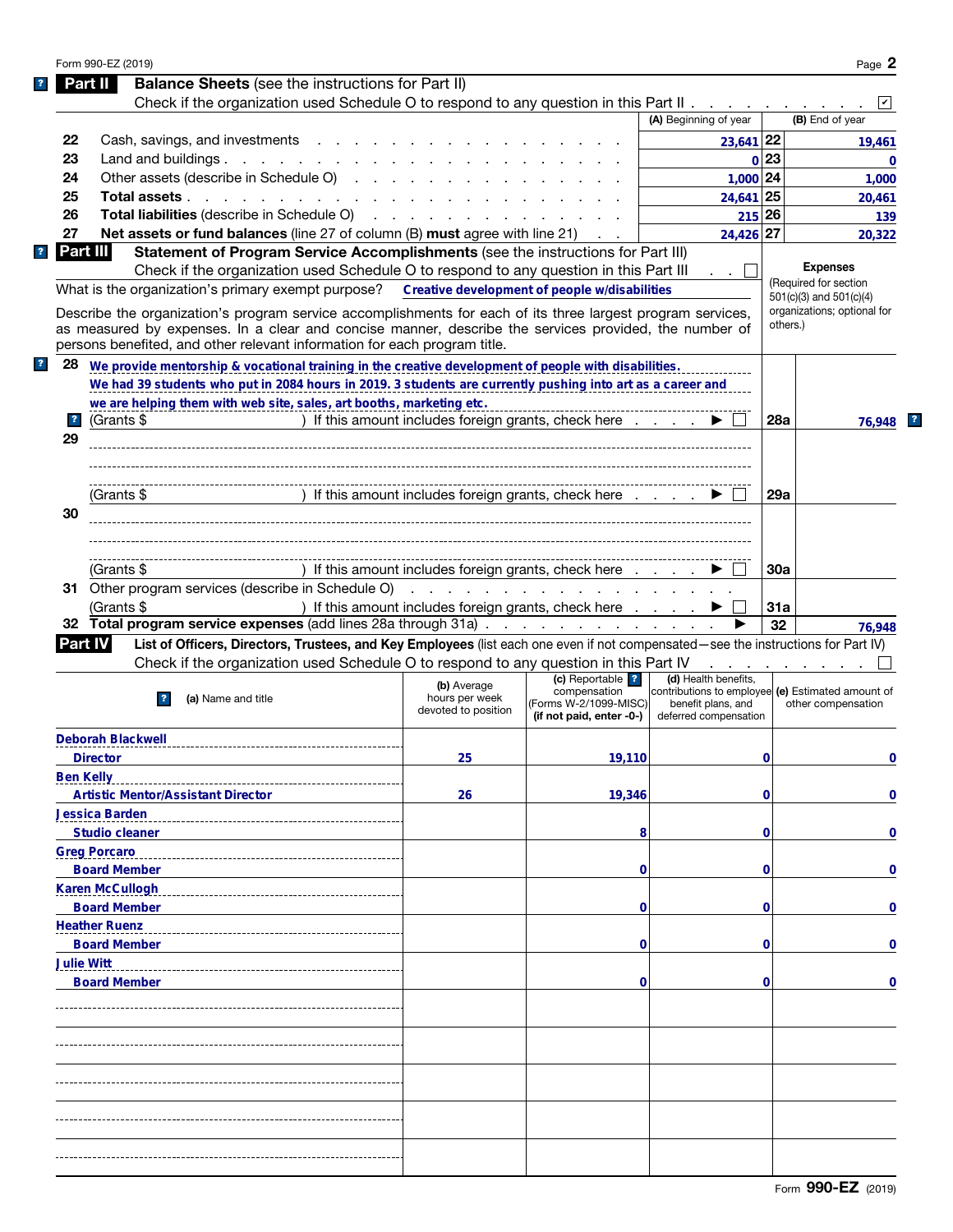|               | Form 990-EZ (2019)                                                                                                                                                                                                                                                                                                                                                               |                 |              | Page 3  |
|---------------|----------------------------------------------------------------------------------------------------------------------------------------------------------------------------------------------------------------------------------------------------------------------------------------------------------------------------------------------------------------------------------|-----------------|--------------|---------|
| <b>Part V</b> | Other Information (Note the Schedule A and personal benefit contract statement requirements in the<br>instructions for Part V.) Check if the organization used Schedule O to respond to any question in this Part V                                                                                                                                                              |                 |              |         |
|               |                                                                                                                                                                                                                                                                                                                                                                                  |                 | <b>Yes</b>   | No      |
| 33            | Did the organization engage in any significant activity not previously reported to the IRS? If "Yes," provide a                                                                                                                                                                                                                                                                  | 33              |              |         |
| 34            | Were any significant changes made to the organizing or governing documents? If "Yes," attach a conformed<br>copy of the amended documents if they reflect a change to the organization's name. Otherwise, explain the<br>change on Schedule O. See instructions<br>and a state of the state of the state of the state of the state of the state of the state of the state of the | 34              |              |         |
| 35а           | Did the organization have unrelated business gross income of \$1,000 or more during the year from business<br>activities (such as those reported on lines 2, 6a, and 7a, among others)?                                                                                                                                                                                          | 35a             |              |         |
| b<br>C        | If "Yes" to line 35a, has the organization filed a Form 990-T for the year? If "No," provide an explanation in Schedule O<br>Was the organization a section 501(c)(4), 501(c)(5), or 501(c)(6) organization subject to section 6033(e) notice,                                                                                                                                   | 35 <sub>b</sub> |              |         |
| 36            | reporting, and proxy tax requirements during the year? If "Yes," complete Schedule C, Part III<br>Did the organization undergo a liquidation, dissolution, termination, or significant disposition of net assets                                                                                                                                                                 | 35c             |              | V       |
| 37a           | during the year? If "Yes," complete applicable parts of Schedule N<br>Enter amount of political expenditures, direct or indirect, as described in the instructions $\blacktriangleright$   37a                                                                                                                                                                                   | 36              |              |         |
| b<br>38a      | Did the organization file Form 1120-POL for this year?.<br>Did the organization borrow from, or make any loans to, any officer, director, trustee, or key employee; or were                                                                                                                                                                                                      | 37b             |              | V       |
| b             | any such loans made in a prior year and still outstanding at the end of the tax year covered by this return?<br>If "Yes," complete Schedule L, Part II, and enter the total amount involved<br>38b                                                                                                                                                                               | 38a             |              | V       |
| 39<br>а       | Section 501(c)(7) organizations. Enter:<br>Initiation fees and capital contributions included on line 9<br>39a                                                                                                                                                                                                                                                                   |                 |              |         |
| b             | Gross receipts, included on line 9, for public use of club facilities<br>39 <sub>b</sub><br>and the company of the company of                                                                                                                                                                                                                                                    |                 |              |         |
| 40a           | Section 501(c)(3) organizations. Enter amount of tax imposed on the organization during the year under:<br>section 4911 ▶<br>$\overline{0}$ ; section 4912<br>$\overline{0}$ : section 4955<br>0                                                                                                                                                                                 |                 |              |         |
| b             | Section 501(c)(3), 501(c)(4), and 501(c)(29) organizations. Did the organization engage in any section 4958<br>excess benefit transaction during the year, or did it engage in an excess benefit transaction in a prior year<br>that has not been reported on any of its prior Forms 990 or 990-EZ? If "Yes," complete Schedule L, Part I                                        | 40 <sub>b</sub> |              |         |
| c             | Section 501(c)(3), 501(c)(4), and 501(c)(29) organizations. Enter amount of tax imposed<br>on organization managers or disqualified persons during the year under sections 4912,<br>4955, and 4958.<br>and a state of the state of the<br>0                                                                                                                                      |                 |              |         |
| d             | Section 501(c)(3), 501(c)(4), and 501(c)(29) organizations. Enter amount of tax on line<br>0                                                                                                                                                                                                                                                                                     |                 |              |         |
| е             | All organizations. At any time during the tax year, was the organization a party to a prohibited tax shelter                                                                                                                                                                                                                                                                     | 40e             |              |         |
| 41            | List the states with which a copy of this return is filed ► Wisconsin, Illinois                                                                                                                                                                                                                                                                                                  |                 |              |         |
|               | Telephone no. $\blacktriangleright$                                                                                                                                                                                                                                                                                                                                              | 262-473-9845    |              |         |
| b             | Located at ▶ 121 W. Center St. Whitewater, WI<br>$ZIP + 4$<br>Located at $\triangleright$ 121 W. Center St. Whitewater, WI<br>At any time during the calendar year, did the organization have an interest in or a signature or other authority over<br>a financial account in a foreign country (such as a bank account, securities account, or other financial account)?        | 42b             | 53190<br>Yes | No<br>V |
|               | If "Yes," enter the name of the foreign country ▶<br>See the instructions for exceptions and filing requirements for FinCEN Form 114, Report of Foreign Bank and<br>Financial Accounts (FBAR).                                                                                                                                                                                   |                 |              |         |
| C             | At any time during the calendar year, did the organization maintain an office outside the United States?<br>If "Yes," enter the name of the foreign country ▶                                                                                                                                                                                                                    | 42c             |              | V       |
| 43            | Section 4947(a)(1) nonexempt charitable trusts filing Form 990-EZ in lieu of Form 1041-Check here<br>and enter the amount of tax-exempt interest received or accrued during the tax year $\ldots$ .<br>43                                                                                                                                                                        |                 |              |         |
| 44а           | Did the organization maintain any donor advised funds during the year? If "Yes," Form 990 must be                                                                                                                                                                                                                                                                                | 44a             | Yes          | No<br>V |
| b             | Did the organization operate one or more hospital facilities during the year? If "Yes," Form 990 must be<br>completed instead of Form 990-EZ<br>the contract of the contract of the contract of the contract of the contract of                                                                                                                                                  | 44b             |              |         |
| c             | Did the organization receive any payments for indoor tanning services during the year?                                                                                                                                                                                                                                                                                           | 44c             |              |         |
| d             | If "Yes" to line 44c, has the organization filed a Form 720 to report these payments? If "No," provide an<br>explanation in Schedule O<br>and the contract of the contract of the contract of the contract of the contract of                                                                                                                                                    | 44d             |              |         |
| 45а           | Did the organization have a controlled entity within the meaning of section 512(b)(13)?                                                                                                                                                                                                                                                                                          | 45a             |              | V       |
| b             | Did the organization receive any payment from or engage in any transaction with a controlled entity within the<br>meaning of section 512(b)(13)? If "Yes," Form 990 and Schedule R may need to be completed instead of                                                                                                                                                           |                 |              |         |
|               |                                                                                                                                                                                                                                                                                                                                                                                  | 45b             |              |         |

|  | Form 990-EZ (2019) |  |
|--|--------------------|--|
|--|--------------------|--|